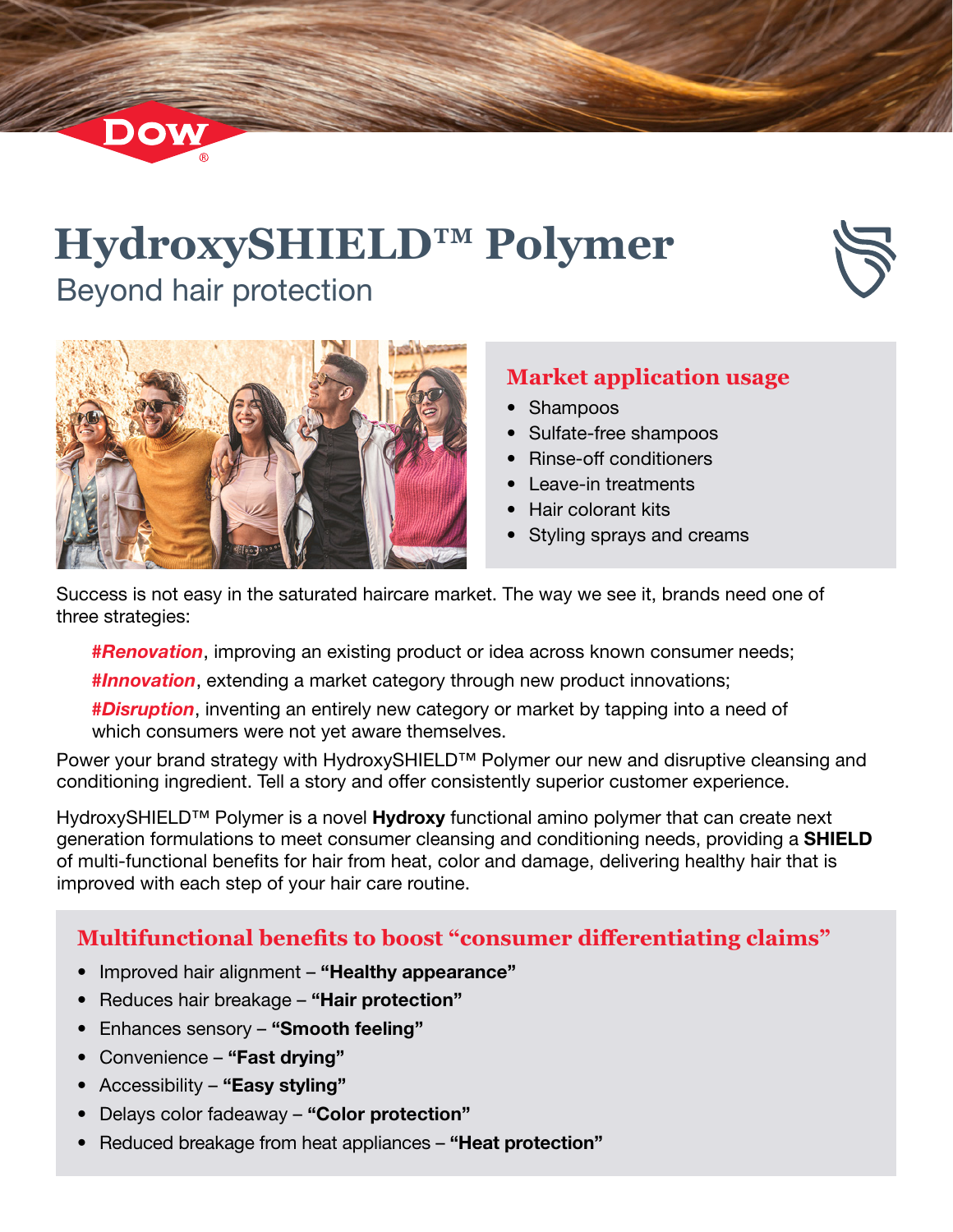# **Terminal hydroxyl aminosiloxane**



Siloxane – provides softness and silky feel Amino - anchors polymer to hair  $\sim$ 

Hydroxyl – provides perceived moisturization These are typical properties, not to be construed as specifications. **OOO** 

Product name: HydroxySHIELD™ Polymer

INCI: Bis-Diisopropanolamino-PG-Propyl Disiloxane/ Bis-Vinyl Dimethicone Copolymer

Polymer is 90% active in 10% butyloctanol

Butyloctanol is readily biodegradable

| Appearance                | Clear to slightly hazy fluid |
|---------------------------|------------------------------|
| Use level                 | $1 - 2%$                     |
| Viscosity                 | 4000-15000 cSt               |
| Shelf life                | 24 months                    |
| Cyclic concentration      | $< 0.1\%$ D4, D5, D6         |
| Approved for use in China | In progress                  |

# **Summary of comparative benefits**

| <b>Category</b>                       | HydroxySHIELD™<br>Polymer | DOWSIL <sup>TM</sup> 2-8566<br><b>Amino Fluid</b> | $DOWSIL^{TM} 8500$<br><b>Conditioning Agent</b> | $\textbf{DOWSIL}^{\text{\tiny{TM}}}$<br>CE-8411 Smooth<br><b>Plus Emulsion</b> |
|---------------------------------------|---------------------------|---------------------------------------------------|-------------------------------------------------|--------------------------------------------------------------------------------|
| Wet combing                           | $***$                     | $\star$                                           | $***$                                           | $***$                                                                          |
| Dry combing                           | $***$                     | $**$                                              | $***$                                           | $***$                                                                          |
| <b>Improved sensory</b>               | ****                      | $***$                                             |                                                 |                                                                                |
| <b>Reduced breakage</b>               | ****                      | $**$                                              | $***$                                           | $***$                                                                          |
| <b>Reduced friction (conditioner)</b> | ****                      | $\star$                                           | $***$                                           | $***$                                                                          |
| <b>Reduced friction (shampoo)</b>     | $***$                     | $\star$                                           | $***$                                           | $****$                                                                         |
| <b>Fast drying</b>                    | $***$                     | $\star$                                           | $***$                                           | $****$                                                                         |
| <b>Color protection</b>               | $***$                     |                                                   | $***$                                           |                                                                                |
| <b>Heat protection</b>                | $***$                     | $***$                                             | $***$                                           | ****                                                                           |
| Non-yellowing                         | ****                      | $\star$                                           | $***$                                           | ****                                                                           |
| Low cyclics $(0.1\%)$                 | ****                      | $\star$                                           | ****                                            | $\star$                                                                        |

NOTE: Cells left blank indicate this product was not tested against HydroxySHIELD™ Polymer for this attribute.



### **Healthy hair is happy hair**

One look says it all, consumers agree less breakage signals healthy hair.

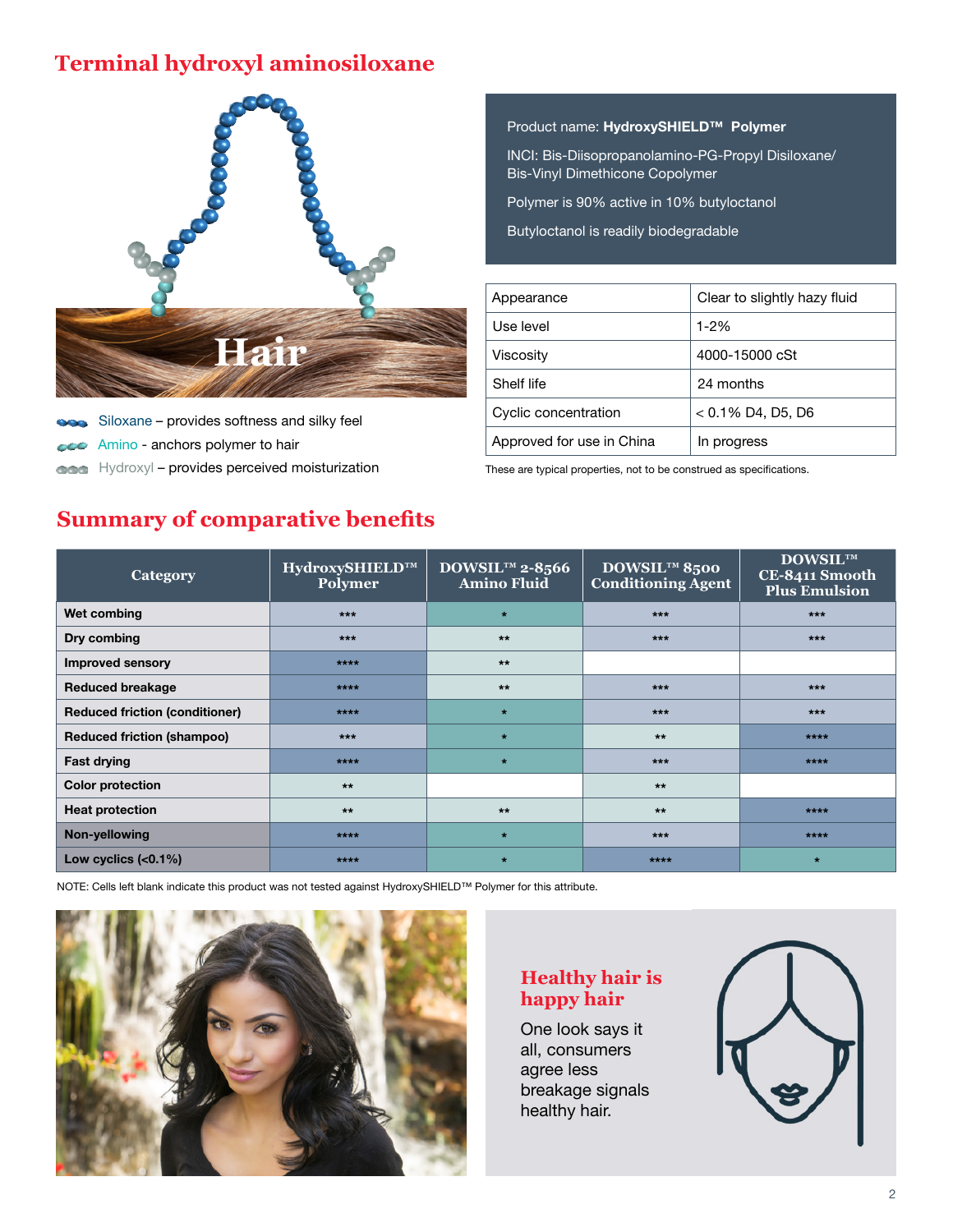# **Rinse-off conditioner**

HydroxySHIELD™ Polymer offers a multifunctional approach to hair conditioning. In rinse-off applications, this polymer delivers out-standing performance in dry friction reduction and reduced breakage with additional benefits for color protection, ease of wet and dry combing, enhanced smoothness, fast drying, styling with less heat, and durable conditioning at low use levels.

HydroxySHIELD™ Polymer significantly reduces friction on the surface of hair in comparison to the control and other aminosilicone benchmarks.



Levels not connected by the same letter are significantly different.

Treatment: 0.4 g / g hair on bleached Caucasian hair, 1% silicone **Method:** Measured using Diastron MTT175 miniature tensile tester<br>Control: Conditioner without silicone

### Dry sensory benefits



HydroxySHIELD™ Polymer reduces breakage by 91% compared to the control and 66% compared to

Treatment: : 0.4 g / g hair on bleached Caucasian hair, 1% silicone Method: Measured using repeated combing instrument. 3 tresses/product; 10,000 comb strokes; speed: 20 cycles/min (80 comb stokes/tress/min); broken hair fibers weighed and % reduction calculated Control: Conditioner without silicone

### Reduced friction **Dry sensory benefits**

HydroxySHIELD™ Polymer provides enhanced combing and feel compared to aminosilicone benchmark.



\*\*\* Significant difference at ≥99.9%

Treatment: 0.4 g / g hair on bleached Caucasian hair, 1% silicone Control: Rinse off conditioner with no silicone # Participants: 18

### Repeated combing 10,000 cycles